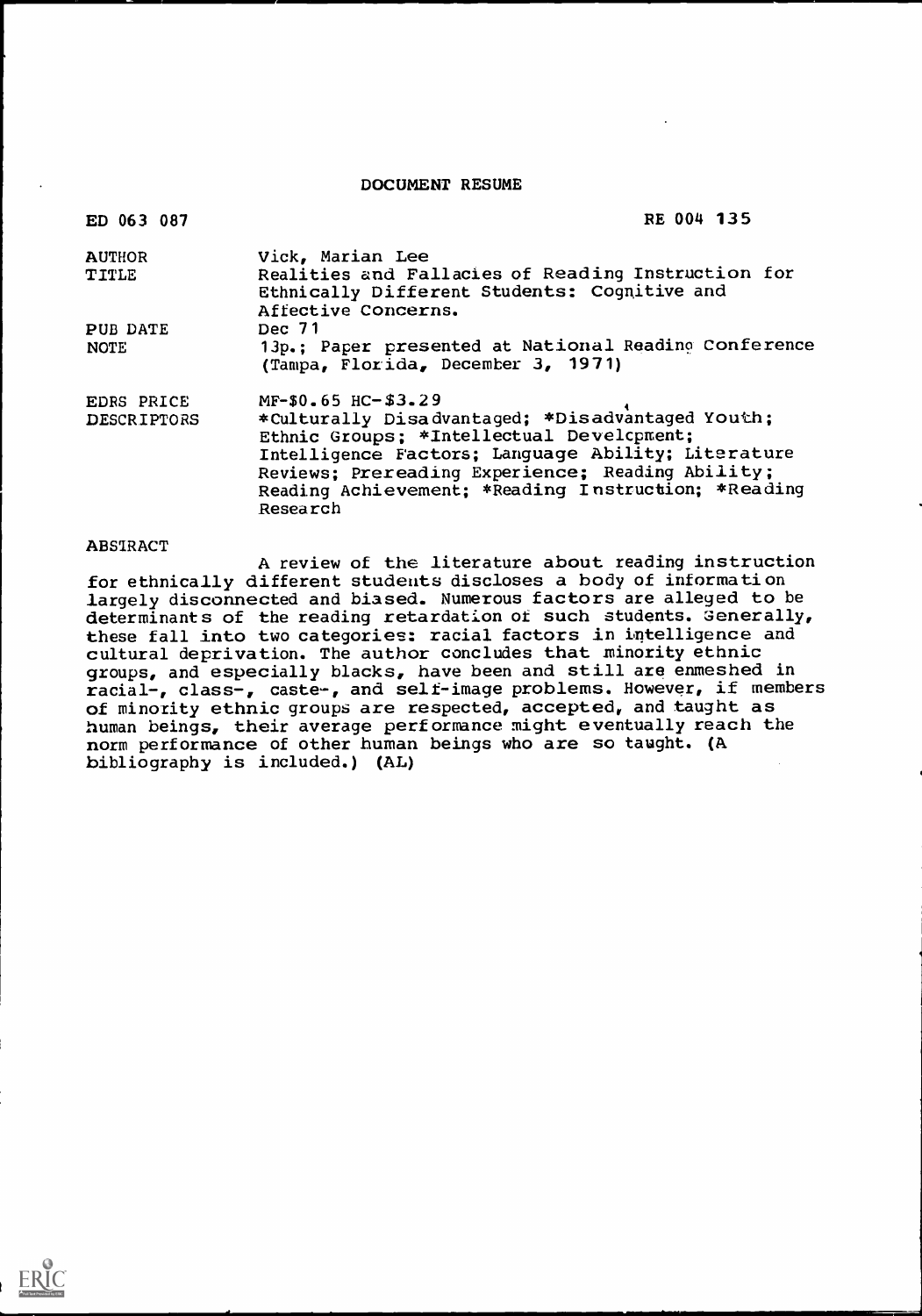### U.S. DEPARTMENT OF HEALTH. EDUCA"ION & WELFARE OFFICE OF EDUCATION

THIS DOCUMENT HAS BEEN PEPRODUCED EXACTLY AS RECEIVED FROM THE PERSON OR ORGANIZATION ORIGINATING It, POINTS OF VIEW OR OPINIONS STATED DO NOT NECESSARILY REPRESENT OFFICIAL OFFICE OF EDUCATION POSITION OR POIICY.

# REALITIES AND FALLACIES OF READING LNSTRUCTION FOR ETHNICALLY

DIFFERENT STUDENTS: COGNITIVE &ND AFFECTIVE CONCERNS

by

Marian Leg: Vick, Ed. D.

North Carolina Agricultural and Technical State University

Greensboro, North Carolina

A,

1

### FILMED FROM BEST AVAILABLE COPY

 $r = \frac{1}{2}$ A paper presented at the National Reading Conference, Tampa, Florida December 3, 1971

"PERMISSION TO REPRODUCE INIS ANALYSED COPYRIGHTED MATERIAL HAS BEEN GRANTED

BY MARIAN LEE VICK

TO ERIC AND ORGANIZATIONS OPERATING UNDER AGREEMENTS WITH THE U.S. UTTIVE OF EDUCATION. FURTHER REPRODUCTION OUTSIDE THE ERIC SYSTEM REQUIRES PERMISSION OF THE COPYRIGHT OWNER."

り ణ

**RE004** 

 $\epsilon_{\rm cr}$ 

ED 063087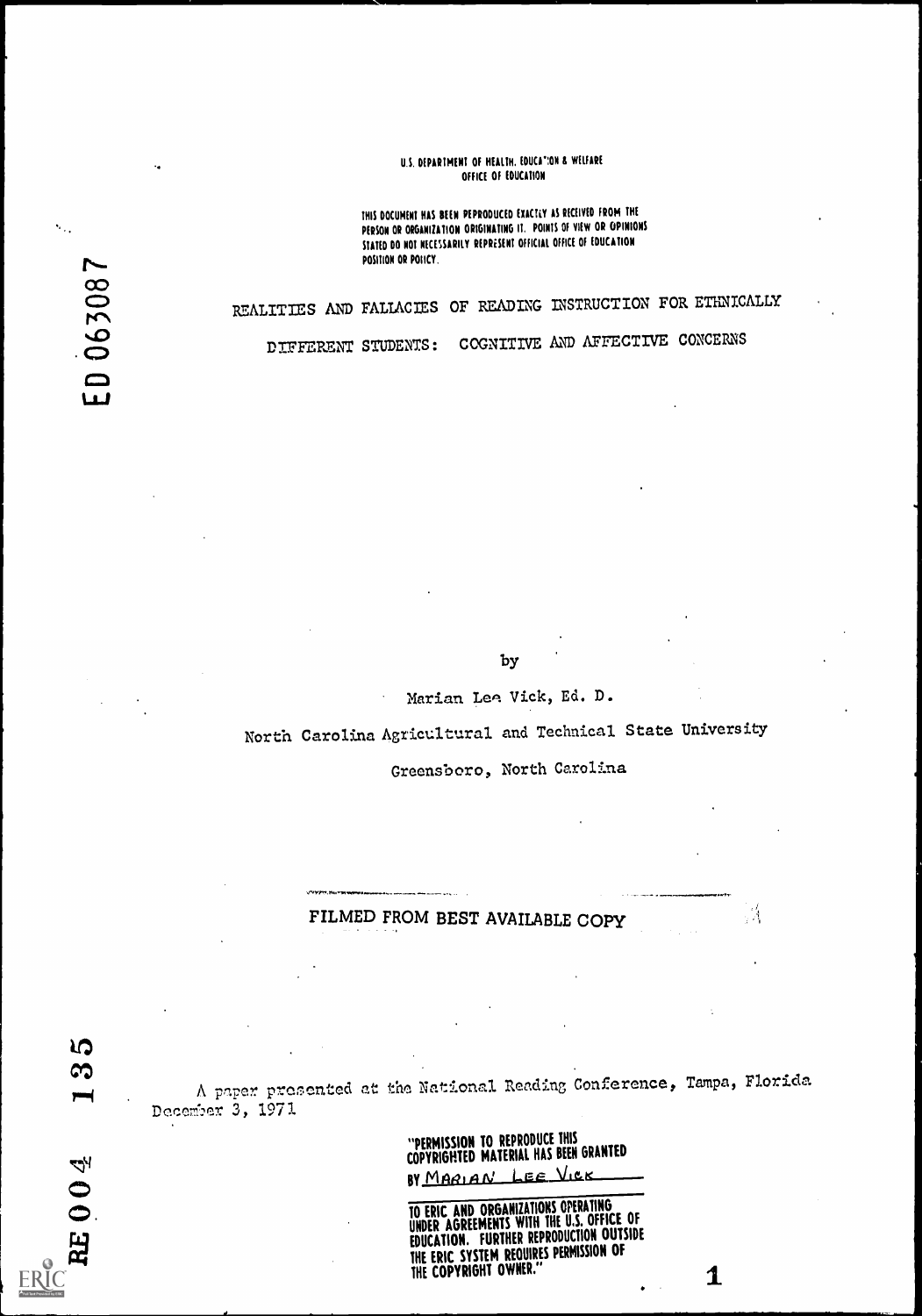### REALITIES AND FALIACIES OF READING INSTRUCTION FOR ETHNICALLY DIFFERENT STUDENTS: COGNITIVE AND AFFECTIVE CONCERNS

Probably there is no issue in American education which is being discussed more today than the issue of educating the ethnically different student. I think that one of the problems of educating the ethnically different student is that everyone is doing more talking than anything else.

The major emphasis in this paper is cognitive and affective concerns of the. ethnically different reader. As one surveys the literature, various synonyms for the ethnically different are found: culturally disadvantaged, the disadvantaged, culturally deprived, the educationally disadvantaged, the socially rejected, the socially deprived, the culturally different, the chronically poor, the poverty stricken, educationally disoriented, under privileged, slum children, lower socioeconomic group, disaffected, and lower class. Generally, most, if not all the studies containing these labels are concerned with minority group children - Blacks,

 $\boldsymbol{z}$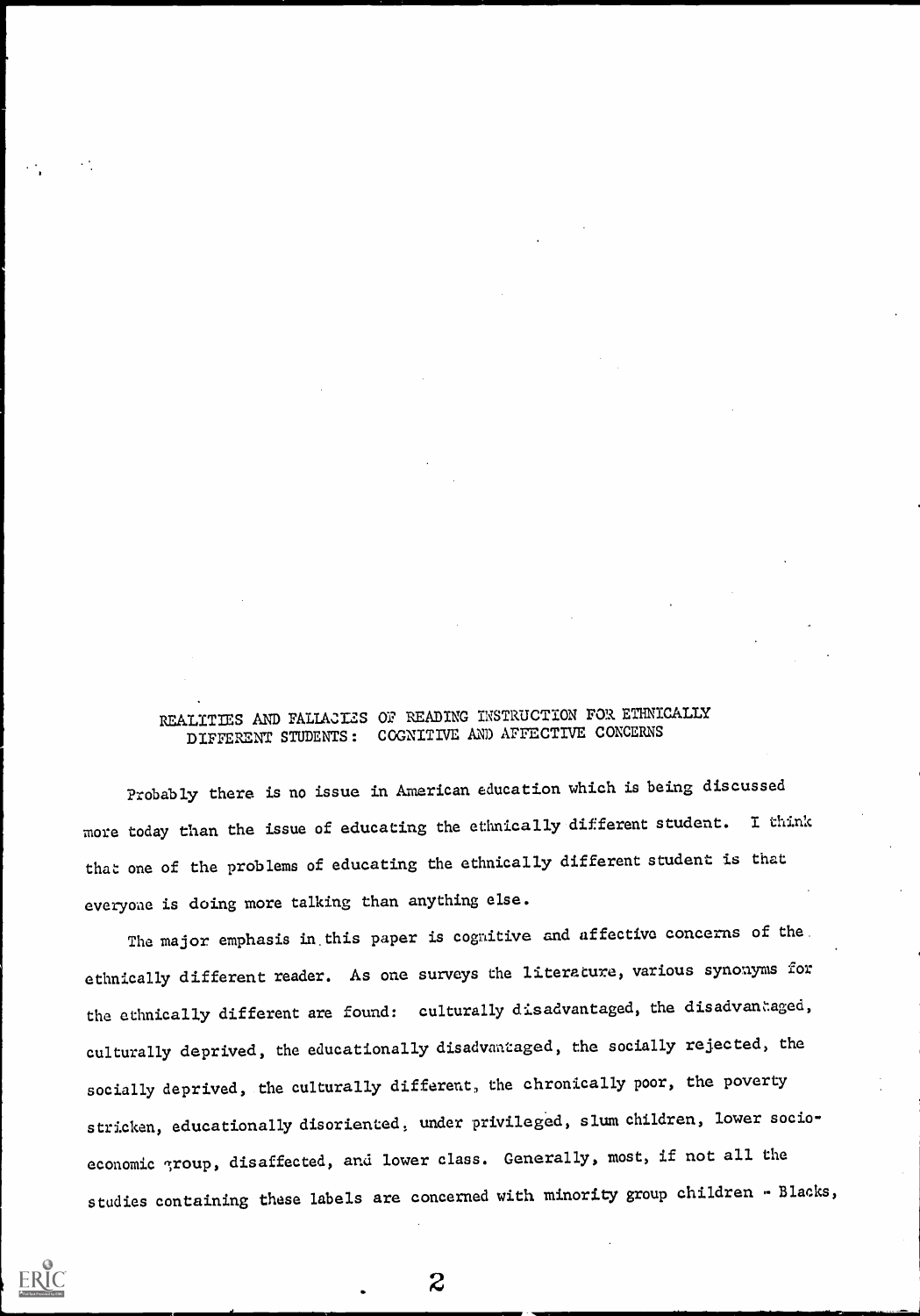American Indians, Hexican Americans and Puerto Aicans. Some try to find more euphemistic synonyms than others. In this presentation ethnically different and culturally disadvantaged are used synonymously.

 $\mathbf{L}$ 

What are the factors which are alleged to be determinants of reading retardation of ethnically different students? Among them are over-crowded housing, deteriorated housing, poor hygienic conditions in the environment, the lack of education on the part of the parents, restricted language usage in the home, parent's failure to read to children, the parents' inability to provide sufficient stimulation for the child, the absence of a father figure, the absence of books, crayons, pencils, and paper in the home, broken homes, slum conditions, a lack of success in the academic situation, and lack of the verbal and abstract behavior patterns that are required for successful work in the public schools and normal functioning in our society.

Numerous theories and explanations have been offered as to why disadvantaged children do poorly in reading. Havighurst  $(6, p.455)$  identifies deficits in certain experiences in the family. He says, disadvantaged children have not had:

- 1. A family environment which: sets an example of reading; provides a variety of toys and play materials with colors, sizes, and objects that challenge his ingenuity to use both his hands and his mind.
- 2. A family conversational experience which answers his questions and encourages him to ask questions; extends his vocabulary with new words and with adjectives and adverbs; gives him a right and a need to stand up for and to explain his point of view on the world.

Gordon (5) avers that minority ethnic groups, whether Black, Puerto Rican, Mexican American or American Indian, represent the disadvantaged who come to school aith a culture which has failed to provide them with the experiences "normal" to the children the schools are accustomed to teaching.



 $\mathcal{O}_\mathbf{a}$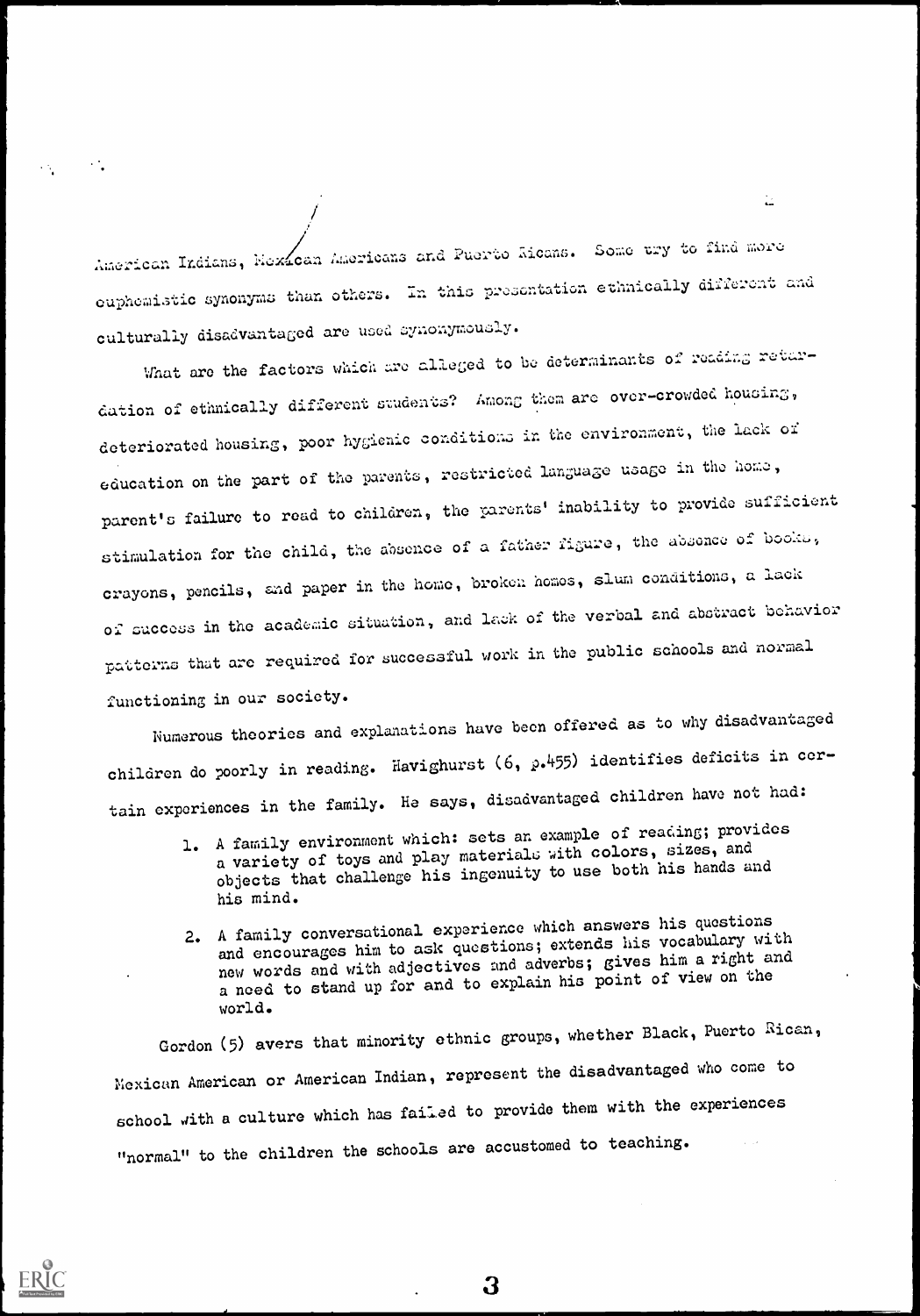In addition, they and their parents arc in varying degrees sufficiently elieneted from the professed values and mores of the broader community to distant, if not preclude, productive involvement in school and community afficir. It is not surprising then that the children of these families show high rates of social retardation and mental subnormality.

Also, ... these are the people who are hindicapped by depressed social and economic status and who, in too many instances, are further handicapped by ethnic and cultural caste status.

 $\sim$   $\sim$ 

Deutsch (4) has studied chidlren who are handicapped by a lack of family conversations, playthings, and other experiences on which he says the developing mind must feed. He found them to have inferior auditory diecrimination, inferior visual discrimination, inferior judgment concerning time, number and other basic concepts. He found that this inferiority is not due to physical defects of eyes and oars and brain, but is duo to inferior habits of hearing and seeing and thinking. Consequently, the assumption is that the family environment of these children did not teach them to 'pay attention" to what was being said around them, or to the visual scene. Then, when they came to school, their school performance suffered because they had not learned to "listen" to the teacher and other important people or to "see" the things they are shown in school.

This analysis is based on the proposition that family experience is the dominant factor in the child's cognitive development and that preschool experionce in the family makes the greatest difference between a child who Comes to the first grade "ready" to read and a child of esual endowment who enters the first grade quite "unready" to read.

Combining attitude and aptitude delicits into a hypothetical profile of the ethnically different or disadvantaged student one gets a picture somewhat like this:

The disadvantaged pupil is noticeably limited in motivation to achieve; the disadvantaged pupil is unable to postpone immediate gratification for more distant goals; the disadvantaged pupil experiences difficulty in persisting toward the more distant goals; the disadvantaged pupil is glaringly weak in language development and verbalization skills; the disadvantaged

4

 $\mathcal{L}$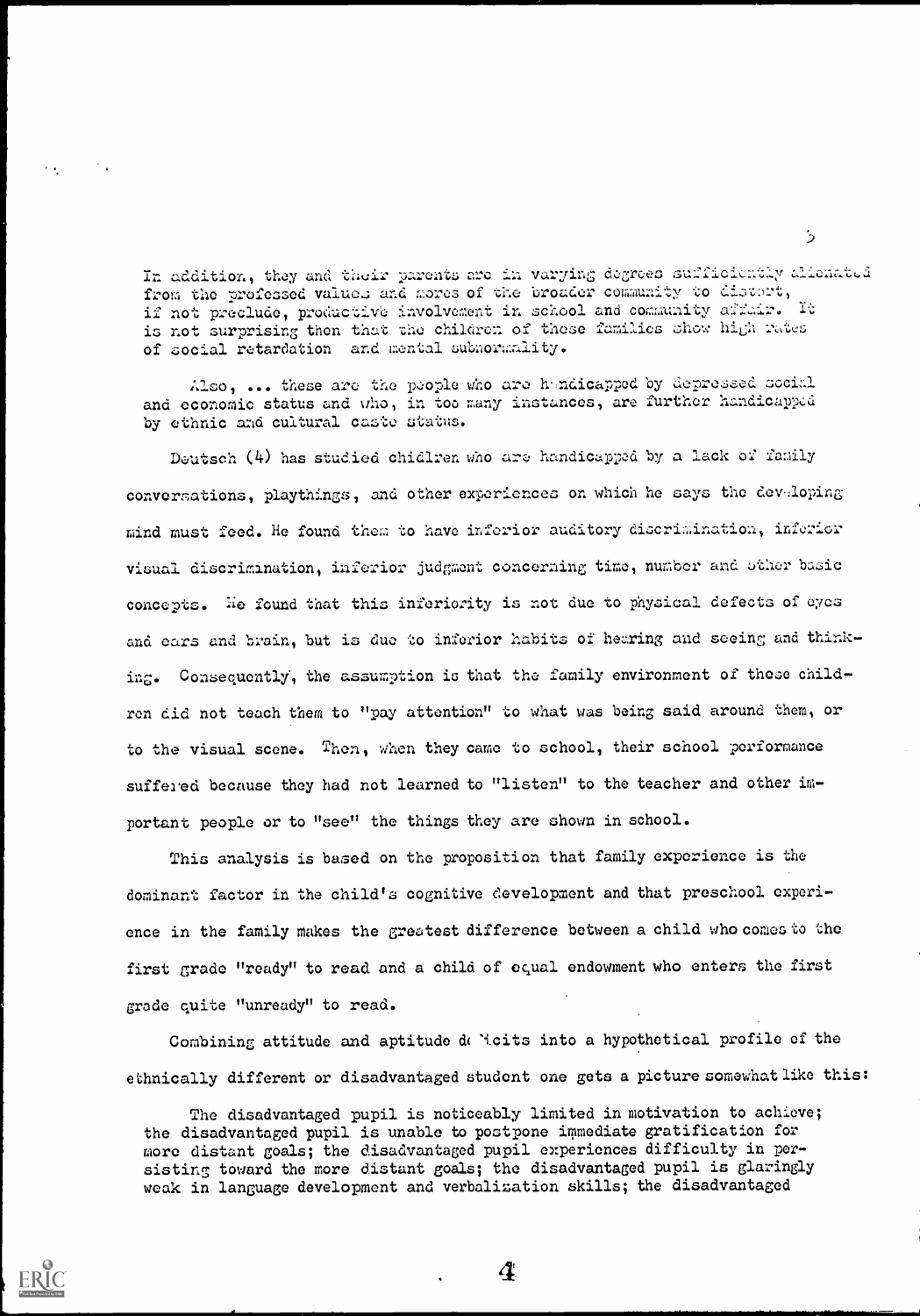pupil is sadly lacking in concept formation; the disadvantaged pupil's lack of aggressiveness in some instances reaches that stage of passivity which is detrimental to his school progress (2,  $p_0.326-27$ ).

 $\frac{1}{4}$ 

The majority of studies concerned with characteristics and/or definitions of the disadvantaged seem to be rather subjective and vague. Specifically, such studies seem to indicate that the term "disadvantaged" refers to children who: live in a noisy, over-crowded, disorganized home environment; belong to a minority ethnic group; reside in a depressed geographic location; are victims of poverty or low secio-economic status; exhibit noticeable deficiences in language, cognition, and intelligence; manifest inadequate perceptual styles and patterns of intellectual function for academic efficiency; possess little or no motivation or aspiration for a formal education; all of the preceding; any single one of the preceding factors; or any combination of them.

In our present state of ignorance about howbest to teach children who are spread over an enormously wide range of abilities and proclivities and diverse cultural backgrounds, we can ladly. justify many of the findings documented in innumerable studies.

There is a variety of explanations for these persistent findings. Historically, among the earliest explanations was that the poor performance of Negro children was due to their inherent racial inferiority. At the end of the last century and the beginning of the twentieth century no one had any real question or doubt as to why Negro youngsters seemed to be performing below the level of white youngsters. It was the inherent inferiority of the groups from which they came. This interpretation seemed to be the dominant interpretation up intil about the second or third decade of the twentieth century, even among social scientists and educators (1).

More recently it has secone fashionable to attempt to explain the persistent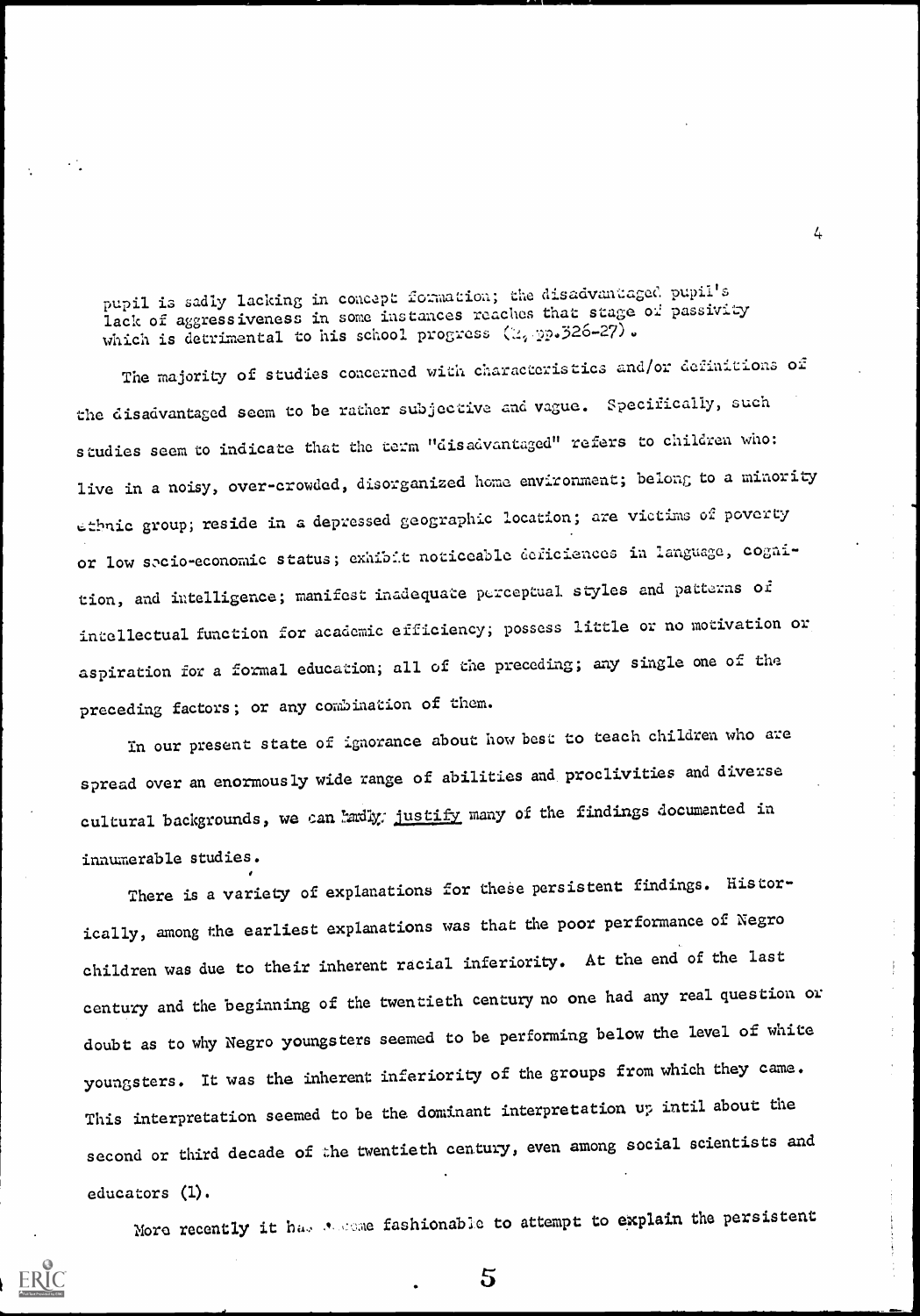fact of the academic retardation o2 Negro children in terms of geaeral environmental disabilities. Generally, proponents of the cumulative deficit theories do not falk of racial differences; they talk primarily in terms of environmental differences. These explanations tend to emphasize such environmental conditions as the total pattern of racial discrimination and segregation which deprives the ability of these children to learn. They talk about economic and job discrimination, substandard housing, poor nutrition, parental apathy, and lack of stimulation which genrally reflect lack of educational opportunities for the parents themselves.

The most recent version of the environmental approach is cultural deprivation (1). Generally, those students using this term as well as others mentioned previously, are concerned with minority-group children, lower-status children, and lower socioeconomic-status children.

Some studies point to rather specific aspects of the environment. These usually pertain to the home, such as lack of education on the part of the parents and inability of the parents to provide sufficient stimulation for the child.

Specific conditions in the family have been offered as explanations for the inability of the child to learn to read in the primary grades, such as either inability of a parent to stimulate the verbal ability of the child by the inadequacy of the parents; or the fact that lower-class parents do not speak to their children; their children therefore are not stimulated to speak in the way in which teachers would like them to; or even that there is too much talking in the home. There is the explanation in some studies that minority-group children do not learn to read or pay attention in the classroom because there is so much noise in the culturally deprived home that children have to protect themselves by cutting off their auditory sensory functions; they automatically block out noise. This behavior starts in the home and continues in the classroom.

6

 $\ddot{5}$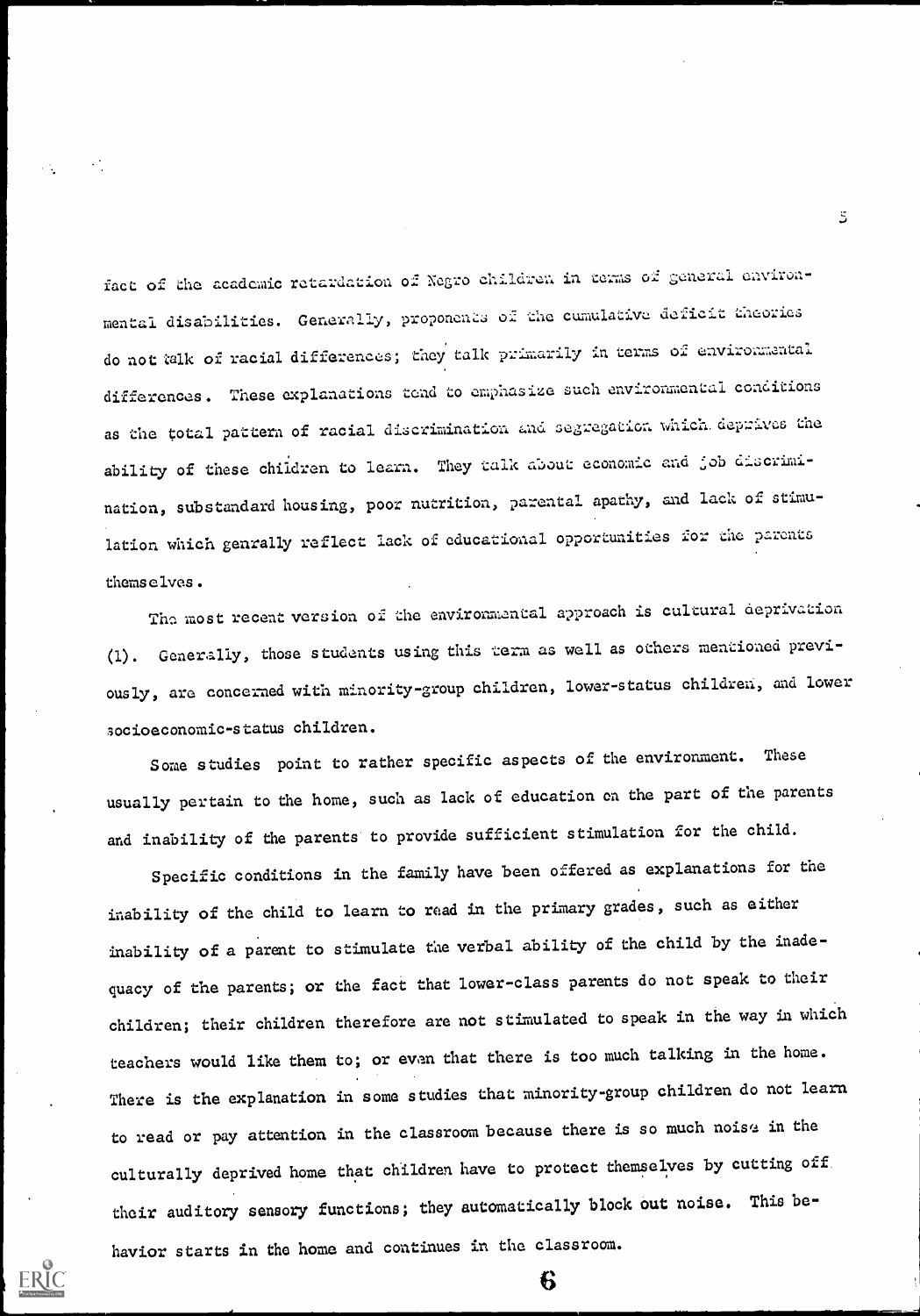Some of the studies emphasize the absence of things; not just stimulation, overstimulation, or understimulation, but the absence of specific things such as pencils, books, and paper. In some instances, the term "no books in the house" is offered as an explanation for reading retardation or inability to read on the part of minority-group children.

The picture of deprivation given by these theories is one of total stark, bleak deprivation. The degree of deprivation in urban working-class Negro homes is so stark that the child has absolutely no sensory stimulation whatsoever and no opportunity to go out and mark up walls or anything of that sort. Niddle-class children have the chalk, crayons, pencils and other writing materials. Therefore, four-letter words on walls and billboards rausr be a product of middle-class children (1).

In 1930, Otto Klineberg's research resulted in a serious re-examination and a revision of this inherent racial-inferiority explanation. Recently, Arthur Jensen (7), a noted professor of educational psychology of the University of California, revived the explanation only to maximize differences between blacks and whites and maximize the possibility that differences in cognition (1 Q and scholastic achieve ment) are attributable to hereditary factors. The main points of Jensen's article in the Winter Issue of the Harvard Educational Review, 1969 are summarized below  $(9, p.48)$ .

- 1. Negro scores averaging about 15 points below the white average on I Q tests must be taken seriously as evidence of genetic differences between the two races in learning patterns.
- 2. Research suggests that such a difference would tend to work against Negroes and against the "disavantaged" generally when it comes to "cognitive" learning - abstract reasoning - which forms the basis for intelligence measurements and for the higher mental skills.

3. Conversely,, Negroes and other "disadvantaged" children tend to

7

ć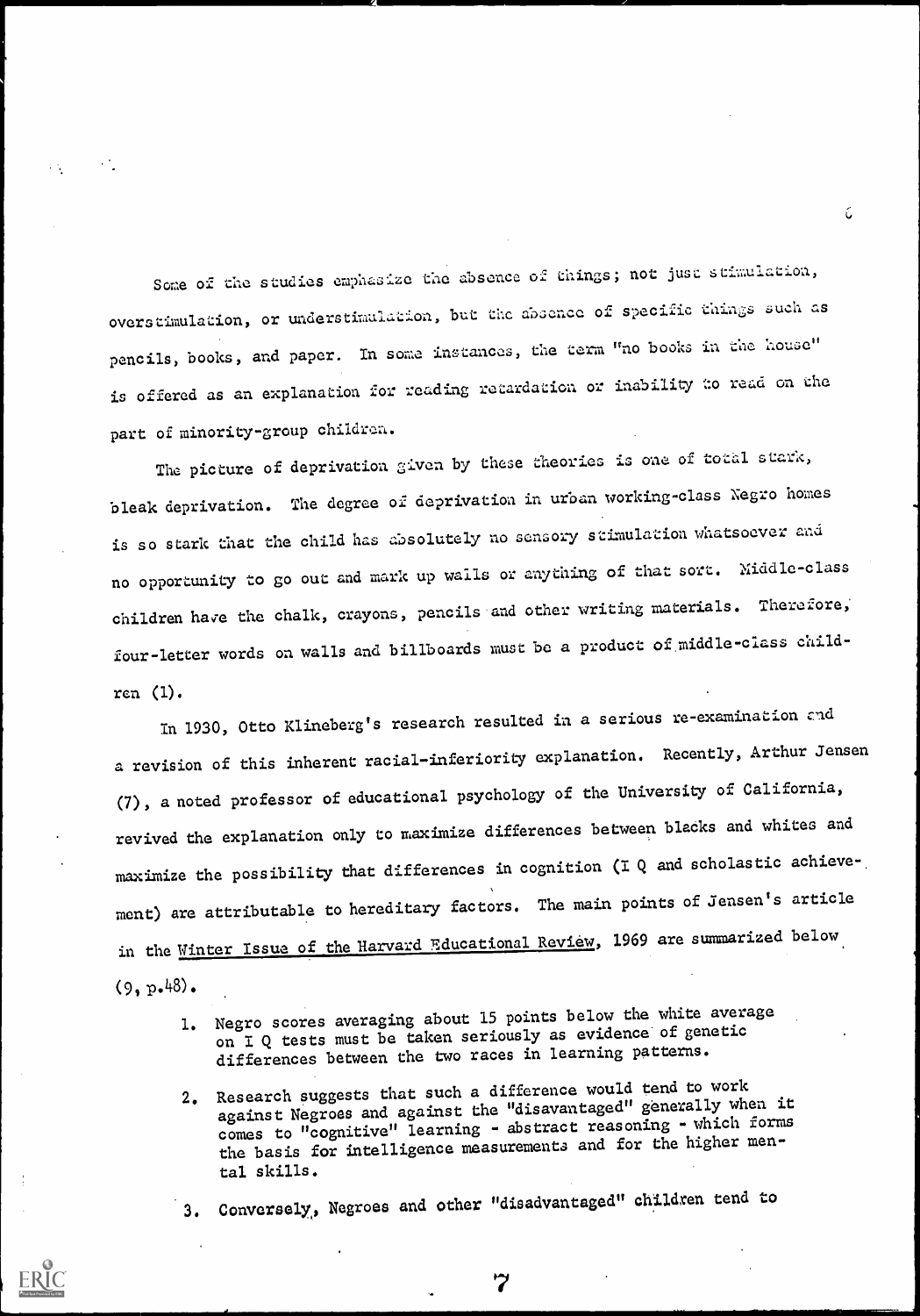do well in tasks involving rote learains - memorizing mainly through repetition and these aptitudes can be used to help raise their scho\_astic achievement and job potential.

4. Unfortunately, big programs of "compensatory" education, now costing taxpayers hundreds of millions of doIlars a year, are doomed to failure as long as they picture old approaches stressing "cognitive" learning.

In response to Jensen's article "How Much Can We Boost I Q and Scholastic Achievement?" much controversy has developed among other prominent psychologists One significant rebuttal to "Racial Factors in Intelligence" is the statement that was prepared and signed unanimously by the Council of the Society for the Psycholo-.... gical Study of Social Issues, a division of the Avericau Psychological Association (8).

As behavioral scientists, we believe that statements specifying the hereditary components of intelligence are unwarranted by the present state of scientific knowledge and we believe statements may be seriously misinterpreted, particularily in their applications to social policy.

The evidence of four decades of research on this problem can be readily summarized. There are marked differences in intelligence test scores when one compares a random sample of whites and Negroes. What is equally clear is that little definitive evidence exists that leads to the conclusion that such differences are innate. The evidence points overwhelmingly to the fact that when one compares Negroes and whites of comparable cultural and educational background, differences in intelligence test scores diminish markedly; the more comparable the background, the less the difference. There is no direct evidence that supports the view that there is an innate difference between members of different racial groups.

A more accurate understanding of the contribution of heredity to intelligence will be possible only when social conditions for all races are equal and when this situation has existed for several generations. Social inequalities deprive large numbers of black people of social, economic, and educational advantages available to a great majority of the white population. The existing social structures prevent black and white people even of the same social class from leading comparable lives. In light of these conditions, it is obvious that no scientific discussion of racial differences can exclude an examination of political, historic, economic, and psychological factors which are inextricahly related to racial differences.

Another reaction to the Jesen article is Martin Deutsch's commentary (3). He reviews the literature on compensatory education, intelligence testing, and the



8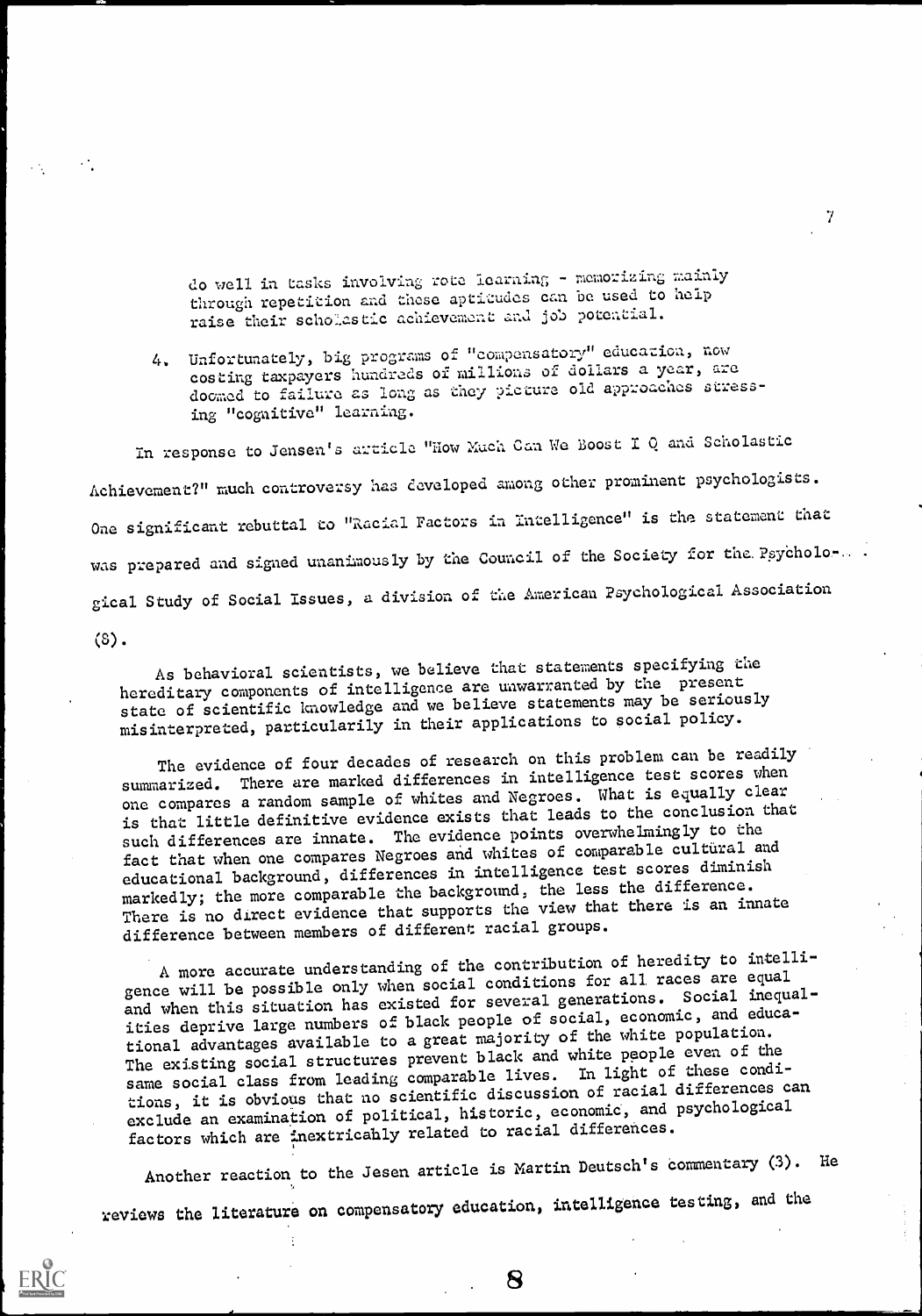I nature of educational environments and concludes that Jensen had constructed an article which had "negative implications for the struggle against racism and for the improvement of the educational system (p.523) ." Deutsch (3, p.523) says, "the Jensen article holds a consistent bias toward an undemocratic eugenic and racist hypothesis."

The cultural deprivation. theories scem to treat the lower-class culture as if it were totally isolated from all communication with the rest of our society. No one, as 1 can recall, talks about the reality: there is no subculture in our larger society that is so deprived as to be unable to have some communication with the larger culture through our mass media, through television, through motion pictures, or through just being a part of this society in which people are at least able to see other poeple and listen to them. The sophisticated version of the cultural deprivation explanation of academic retardation for Negro children ostensibly has built up a mythology of cultural isolation that does not seem to be supportable by reality. One would suspect from a careful perusal of the literature which allegedly offers an explanation for Negro children's inability to learn that these children have never had any contact with television, radio, or moving pictures.

Sometimes, we find in the literature explanations of lower-class culture in terms of differences in motivation. The most classical illustration of this theory is that lower-class subcultures demand immediate rather than delayed gratification. This apparently accounts for the fact that lower-class children are unable to learn to read because to learn to read requires delayed gratification.

1 must say that after examining various studies .offering explanations for poor reading performance among the ethnically different learner, and especially the blacks, they are not as real as they seem.

There are some basic questions which we must address ourselves if we are going to be serious about the issue of more efficient education for minority ethnic groups.

9

ੇ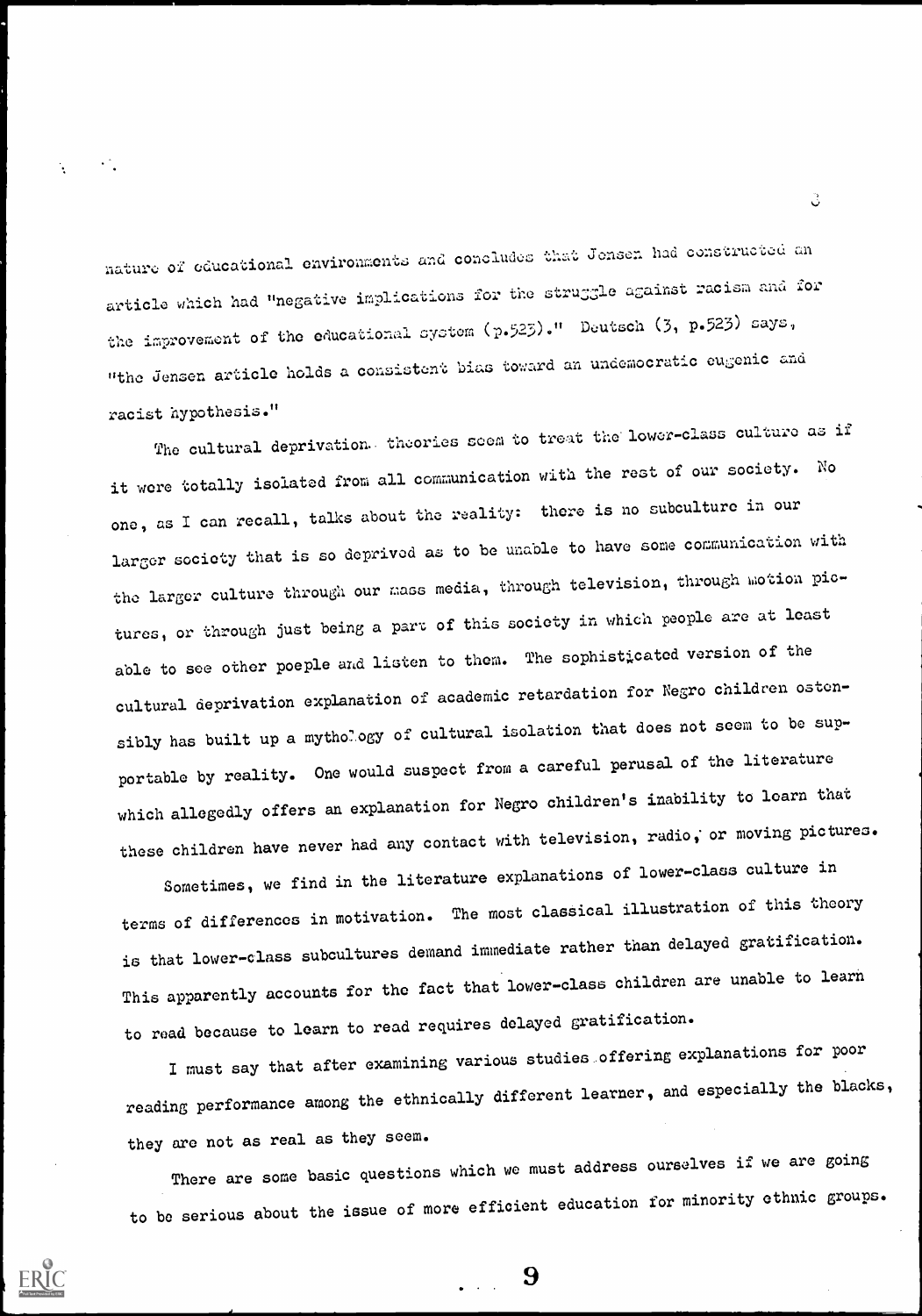In what way does membership in a minority ethnic group actually interfere with che ability of a child to learn in the elementary grades? What is meant by cognitive deficit as it relates to the ability of a human being to be taught? What is the relationship between the methodology for educating the ethnically different children and the explanations that have been offered as to why they have not learned in the past? To what extent do social deprivation theories perpetuate and explain educational inefficiency among ethnically different children because they are not being taught. effectively? To what extent are they not being taught because those who are in charge of teaching them do not believe that they can learn, do not expect that they can learn, and do not relate to them in ways that are conducive to their learning? The reason may very well be that these children are rejected in the classroom (1).

Inasmuch as I. am a member of a depressed minority group in our society, I, too look with suspiciousness of the classical studies and theories which purport to explain why my situation is no better than it is. I think that the privileged, or the majority ethnic group has proposed the cultural deprivation theories. They have proposed the IQ gaps, and they have controlled the class and caste factors in our society which cannot and should not be ignored in dealing with this very serious educational problem. Let me repeat: minority ethnic groups, and especially blacks, have been and still are enmeshed in racial class, caste, and self-image psychological problems. Those who write about these problems, by and large, are members of a more privileged group and who cannot possibly be honest and objective in their comparisons.

I think the reality will come for cognitive and affective concerns of minority ethnic children when there is more efficient and effective teaching and less theorizing about why they cannot and do not learn to read. There is sufficient evidence available now that these children will learn if they are taught and they will not learn if they are approached as if they cannot learn. If minority ethnic children

10

1

Ş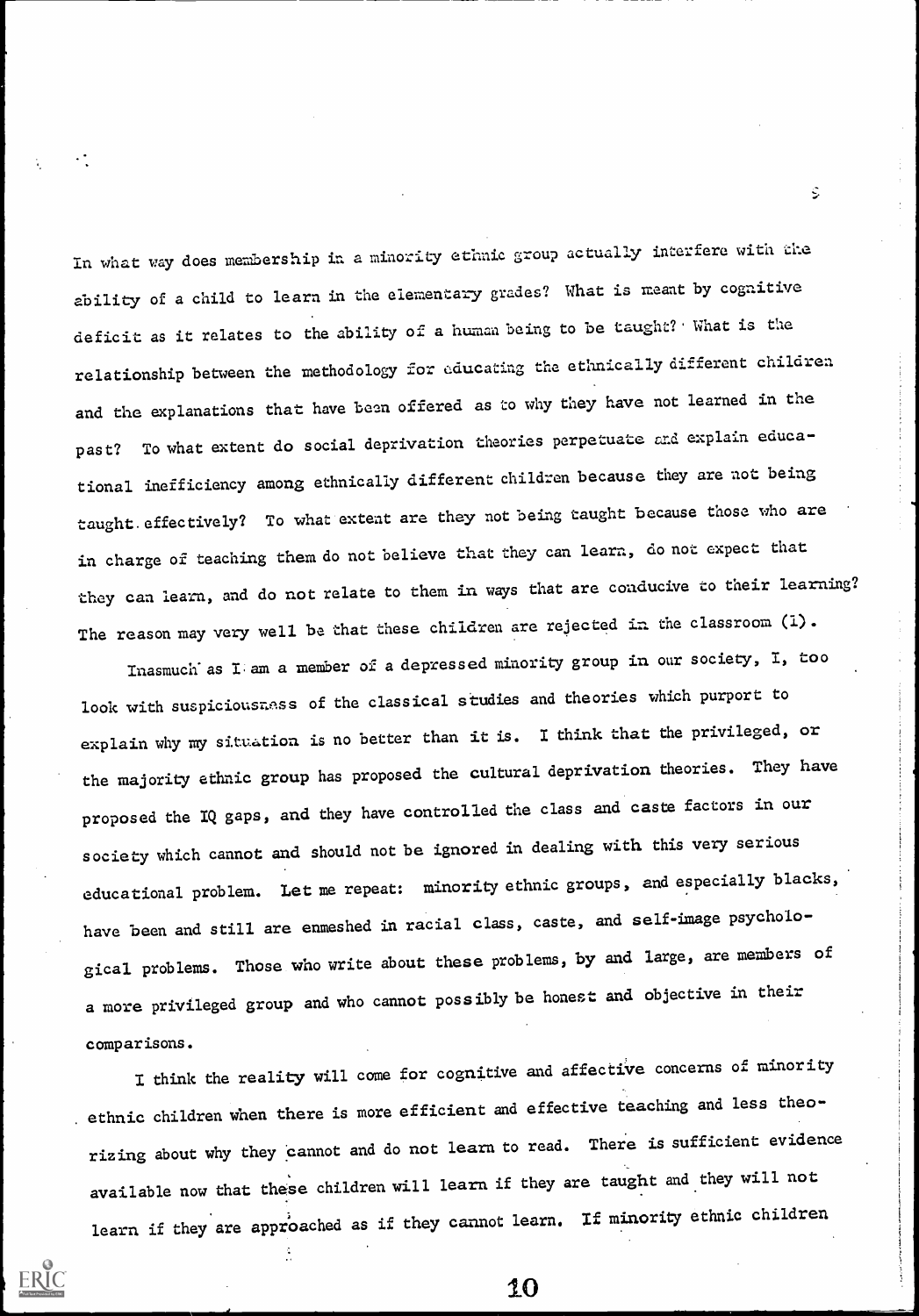"are taught, accepted, respected, and approached as if they are human beings, the average performance of these children moy approach and eventually reach the norm performance of other human beings who are so taught." (1, p.189)

 $\ddot{\cdot}$ 

**ERIC** 

I believe that if human beings are taught, by and large, they learn. And if they are not taught, they do not learn.

11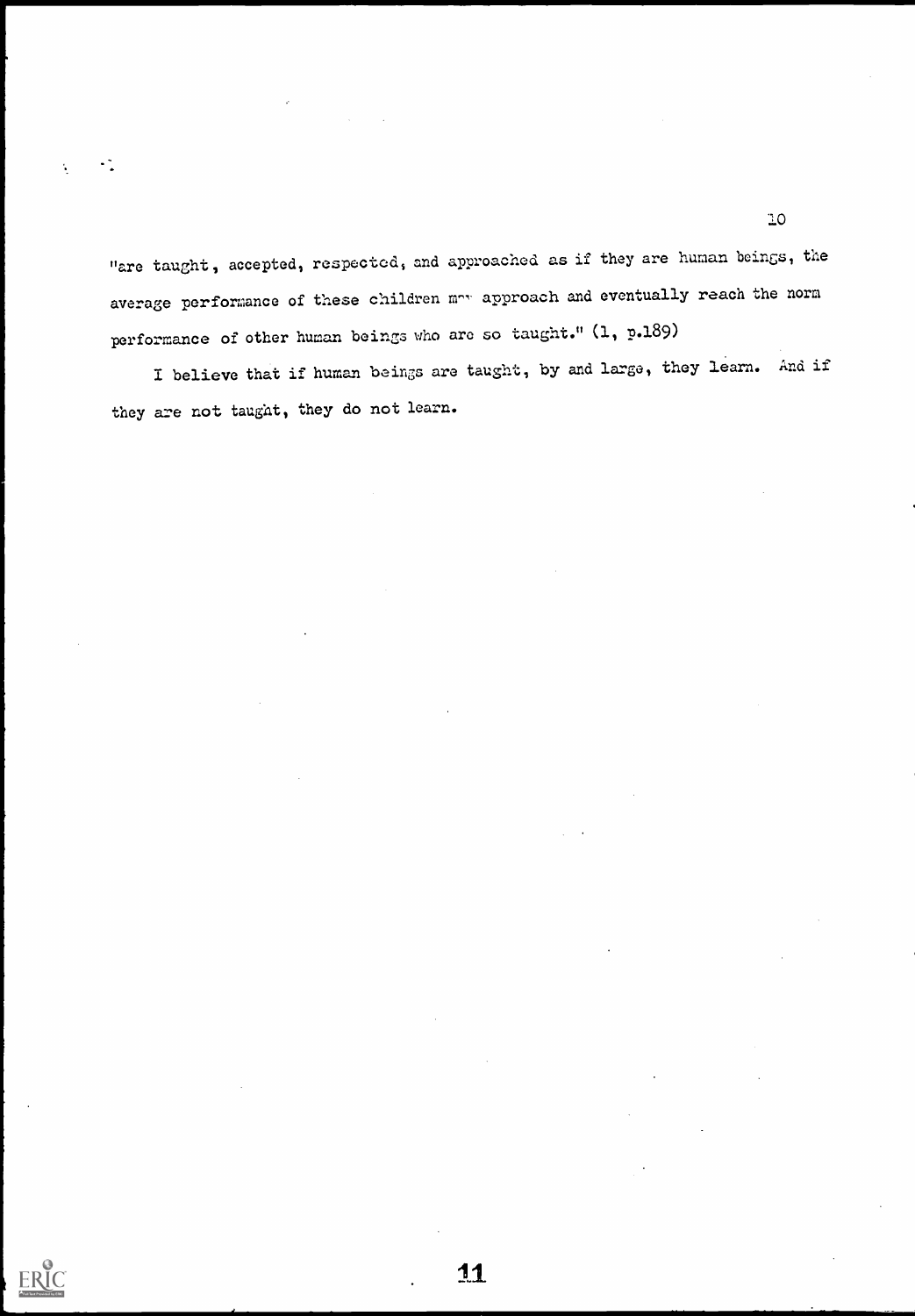### ABSTRACT

## Realities and Fallacies of Reading instruction for Ethnically Different Students: Cognitive and Affective Concerns

A review of the literature about reading instruction for the ethnically different student disclosed a body of information largerly disconnected and biased. Information was obtained from a variety of reference sources.

Realities and Fallacies of Reading Instruction for Ethnically<br>Different Students: Cognitive and Affective Concerns<br>A review of the literature about reading instruction for the ethnically dif-<br>t student disclosed a body of retardation of ethnically different students. Generally, they fall into two categories: raciai factors in intelligence and cultural deprivation theories. General conclusions indicate that minority ethnic groups, and especially blacks, have been, and still are enmeshed in racial, class, caste and self-image psychological problems.

Minority ethnic groups are human beings. If they are respected, accepted, and taught as human beings, the average performance of these children may eventually reach the norm performance of other human beings who are so taught.

Marian L. Vick, Ed. D. North Carolina A & T State University Greensboro, North Carolina December 3, 1971

12

○ (大学の)の (大学) の)